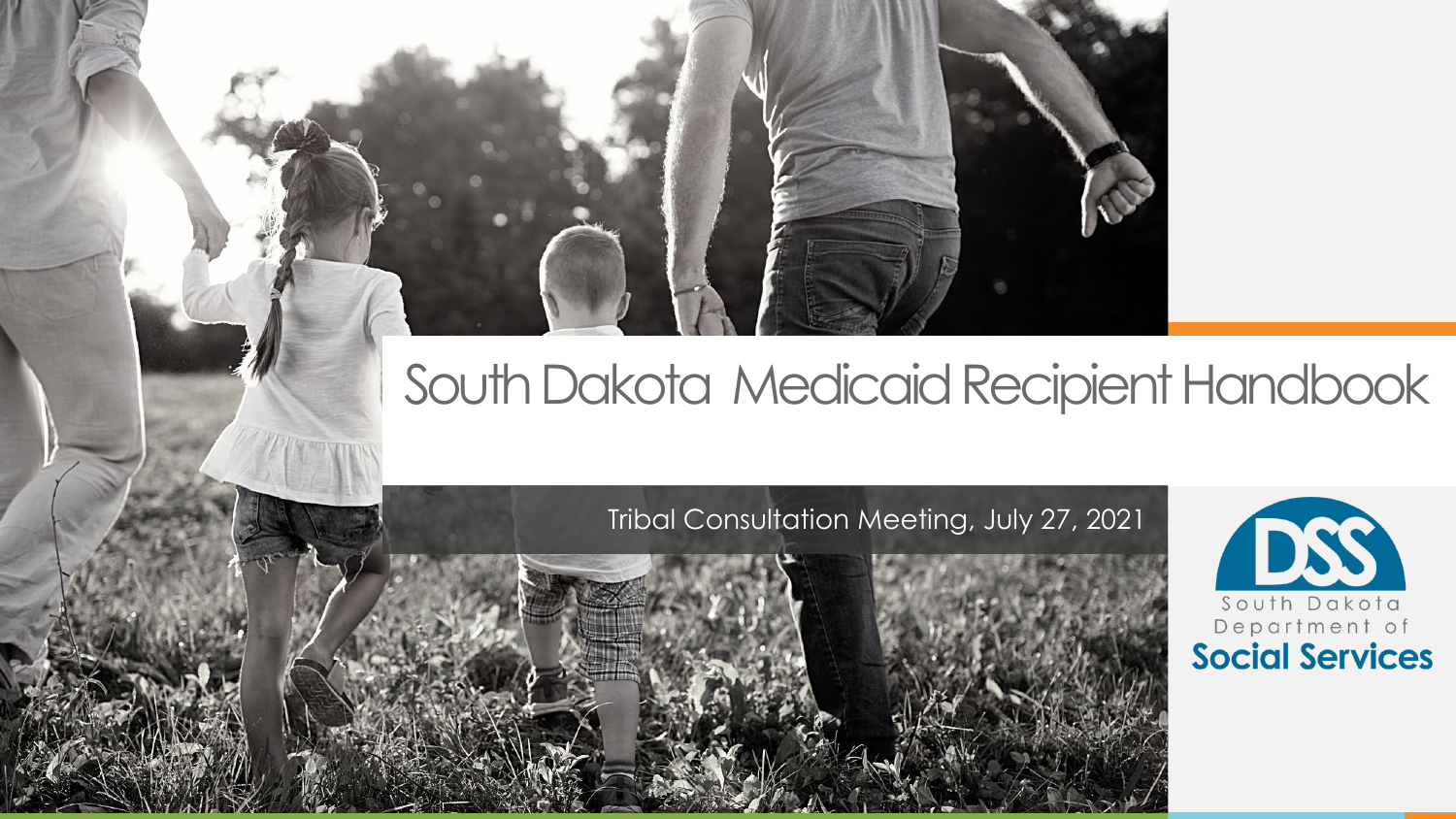# On a scale of 1-10, how comfortable do you feel about your knowledge of the recipient handbook?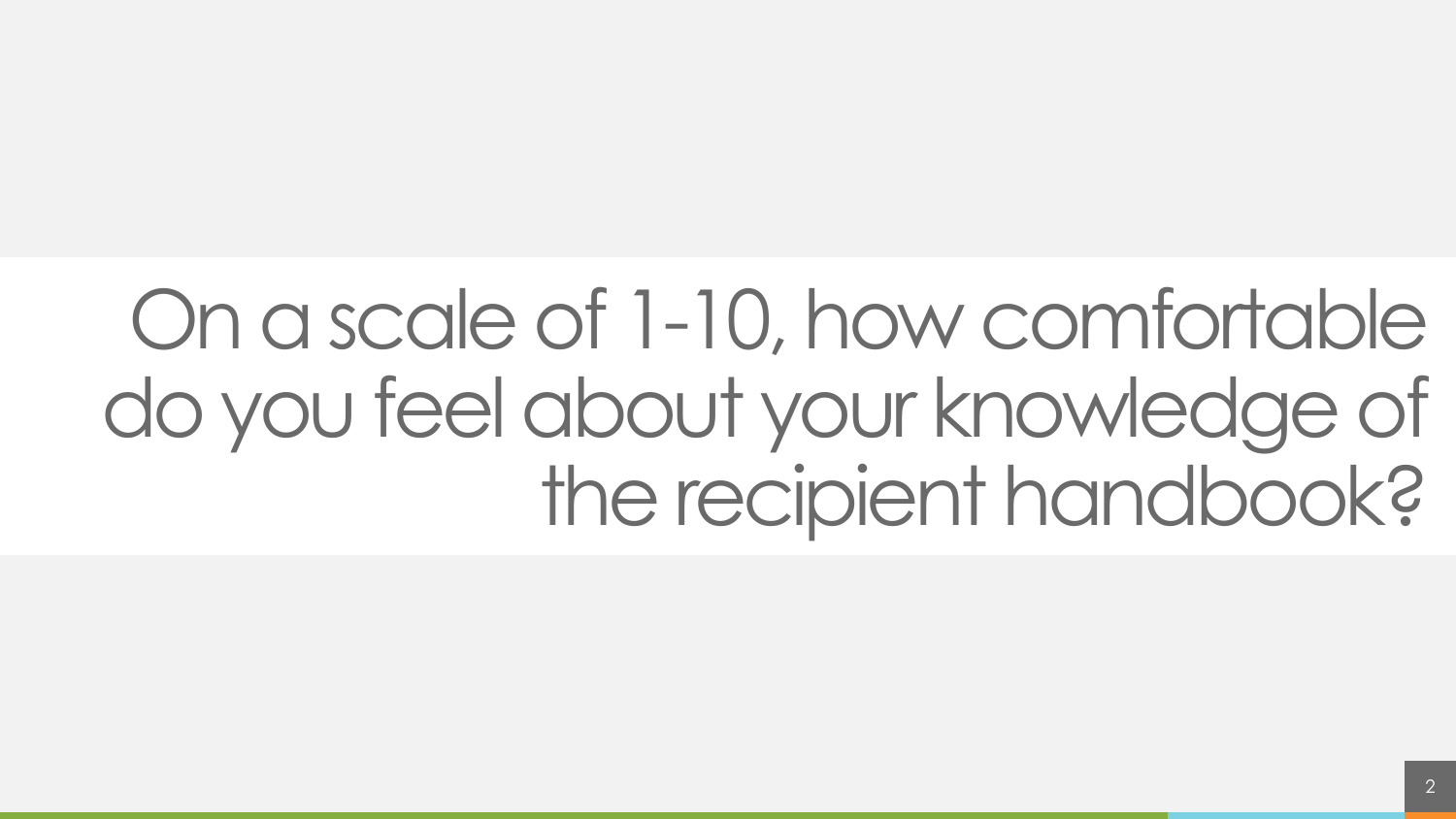## Importance of the Recipient Handbook

For Recipients and Providers

- The Medicaid Recipient Handbook provides a broad view of coverage, programs, and advice for Medicaid navigation, as well as resources to consult when questions remain unanswered.
- The handbook allows recipients to understand and control their healthcare.
- Reading and understanding the Medicaid Recipient Handbook allows both recipients and providers to utilize Medicaid services in the most effective manner.





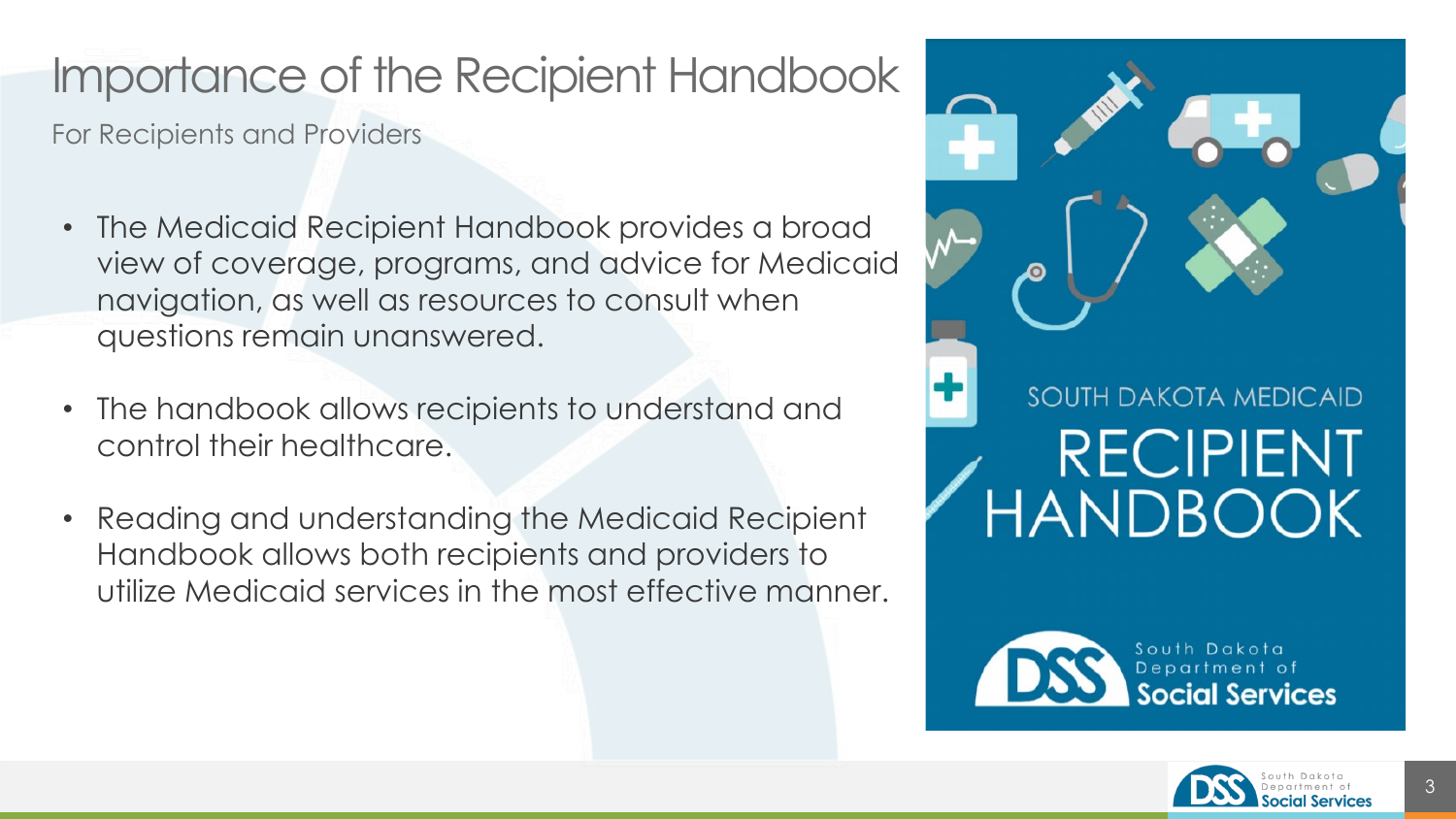#### Contents

| 1  |
|----|
| 2  |
| 3  |
| 4  |
| 9  |
| 11 |
| 13 |
| 14 |
| 16 |
| 16 |
| 17 |
| 19 |
| 20 |
| 21 |
| 23 |
| 24 |
| 32 |
| 35 |
| 36 |
| 37 |
| 38 |
| 38 |
| 39 |
| 41 |

# Sections to be Highlighted

Health Coverage

Preventative Care

#### Out-of-State Services and Prior Authorization

#### Transportation Coverage

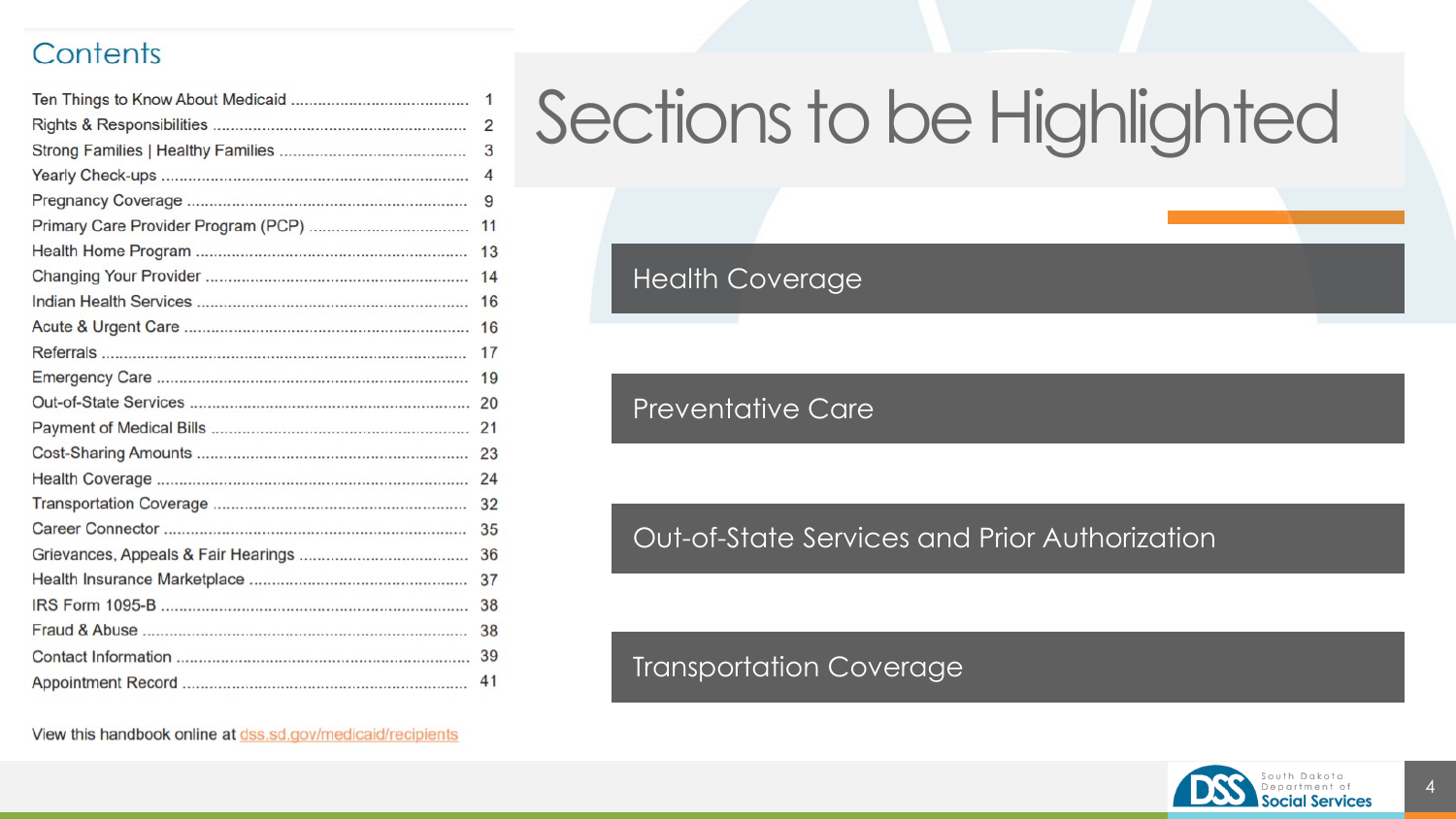## Health Coverage

Page 24

- Three kinds of health coverage
	- Physical Health
	- Behavioral Health
	- Dental
- To Ensure Coverage...
	- Service must be medically necessary
	- Service must not cost more than other types of effective treatment
	- Services must not be outside the normal course and length of treatment
- Prior authorization may be necessary for some procedures or treatments
	- Further information on prior authorization can be found on the Prior Authorization Page of the DSS website.

 $\begin{array}{c} \circ \\ \circ \\ \circ \end{array}$   $\bullet$   $\bullet$   $\bullet$ 

• Providers are expected to submit prior authorization forms on behalf of the recipient



 $\mathscr{R}$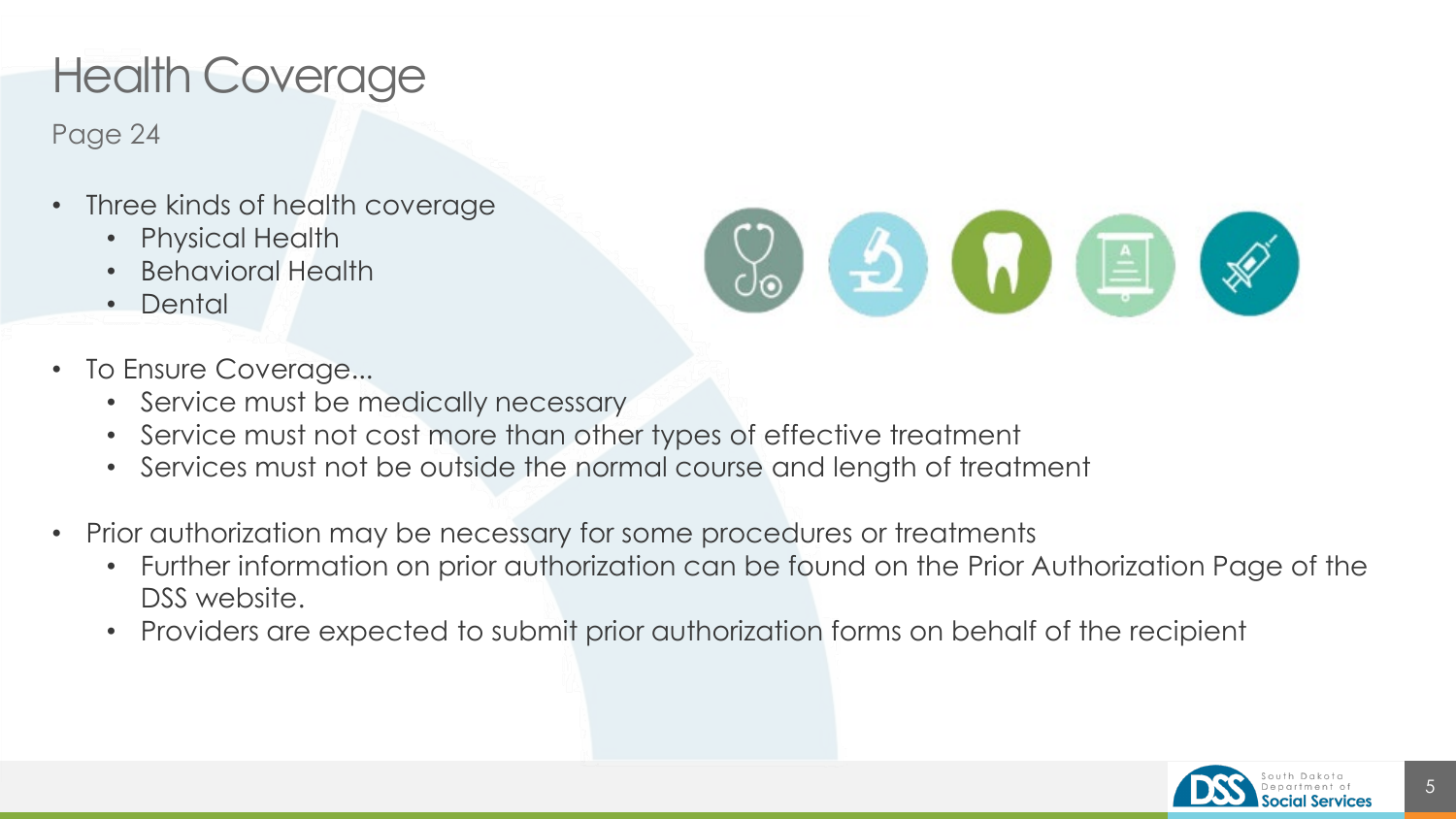## Preventative Care Nearly Check-Ups

Page 4-5

## Children

- Yearly Well-Child Check (Physician)
- Dental Care
	- Two Cleanings and Two Exams
- Eye Exams
- **Immunizations**

## **Adults**

- Yearly Well-Care Check (Physician)
- Dental Care
	- Two Cleanings and Two Exams
- Eye Exams
- Immunizations
- Applicable Cancer Screenings

"A yearly check-up and other preventive services are part of your Medicaid benefits if you have full coverage. Call your provider to schedule a yearly check-up appointment. Make sure to mention the visit is for preventive care"

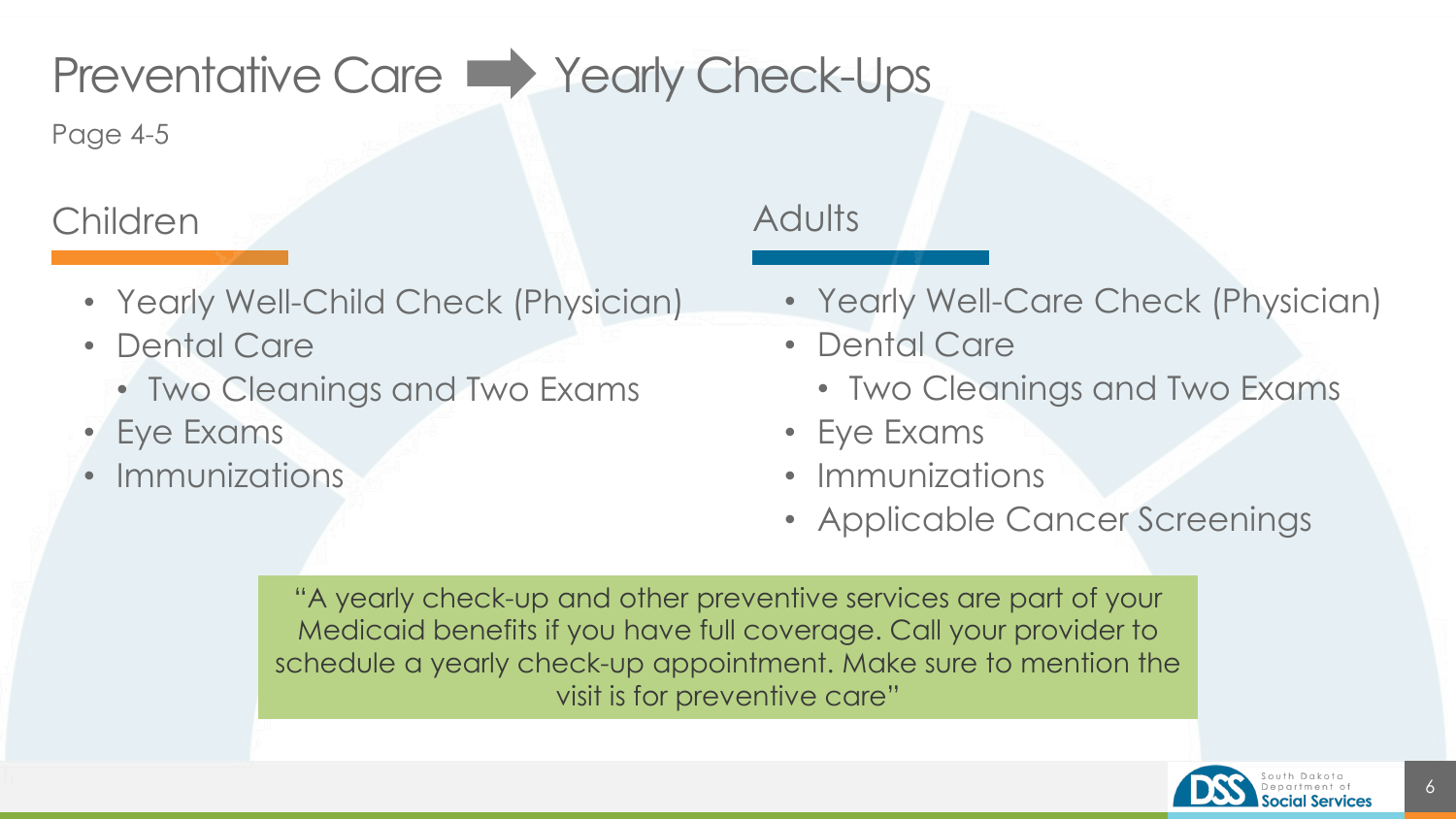# Poll Question: How do you encourage recipients to get preventative care?

A. Text/call reminders B. Mailed reminders C. Incentives D. Other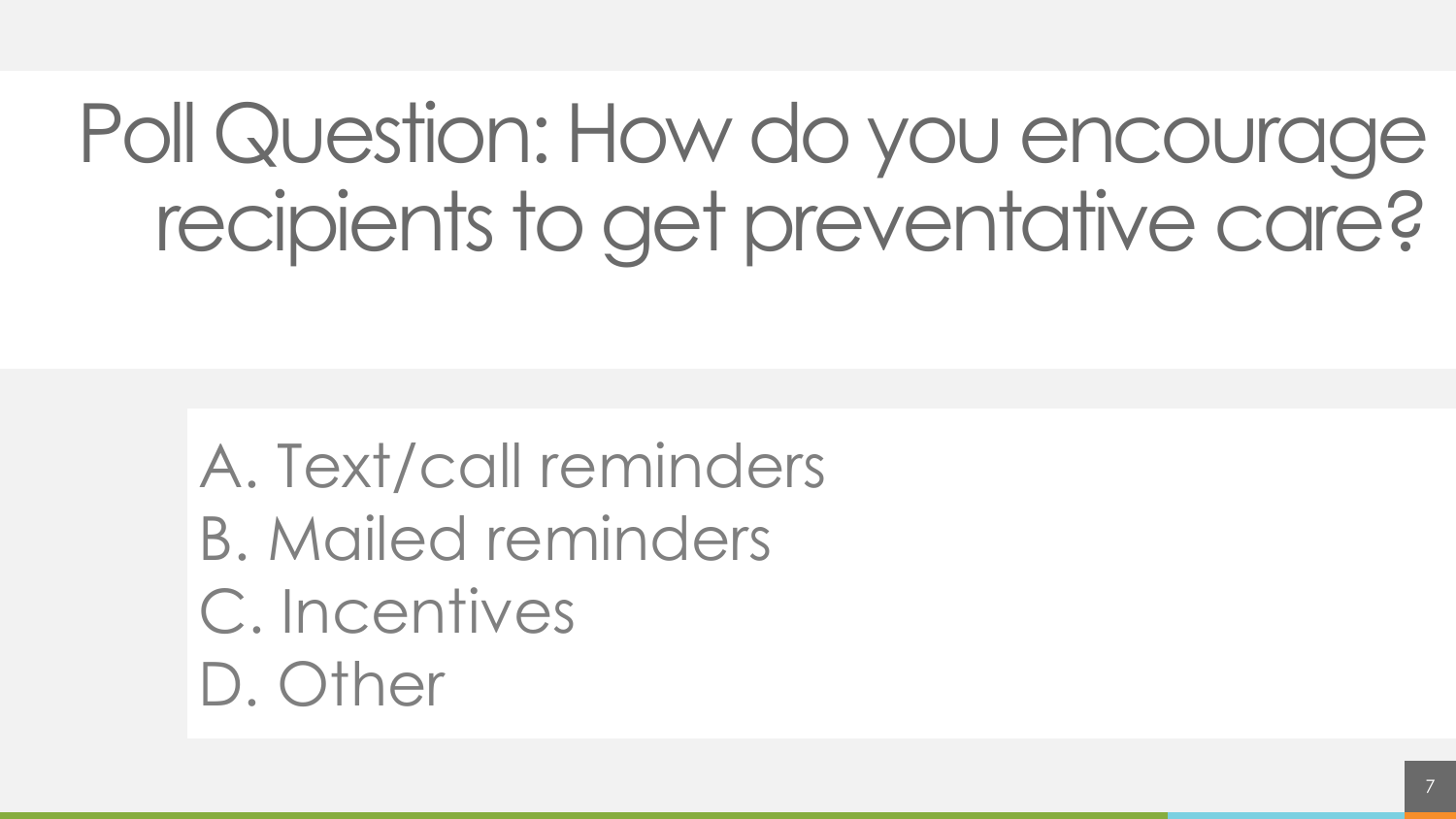## Out-of-State Services - Prior Authorization

Page 20

### **Out-of-State Prior Authorization**

• Referring providers must submit a prior authorization (PA) request and medical records to South Dakota Medicaid to determine out-of-state coverage eligibility

### **Rules of Out-of-State Services**

- 1. Always assume out-of-state services require Prior Authorization
	- Exception: Prior Authorization is not necessary for services performed within 50 miles of South Dakota or Bismarck, ND.
- 2. Look for local providers before considering out-of-state services
	- Recipients are required to go to a SD provider if the service is available in state.
- 3. Services must be medically necessary



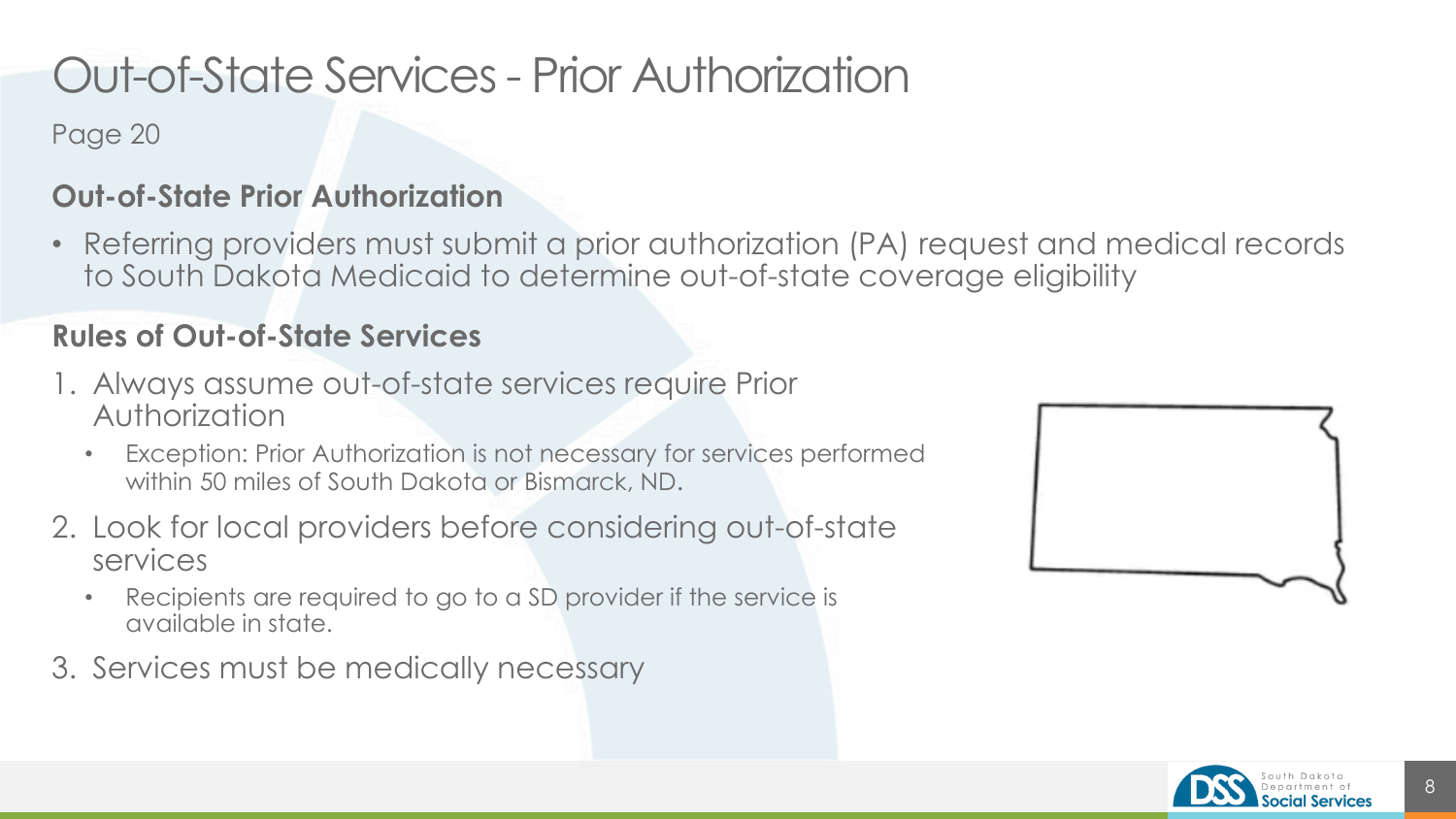## Transportation Coverage

Pages 32-34

## Coverage Eligibility

- Service is medically necessary
- Transportation provider is enrolled with South Dakota Medicaid
- Transportation is to the closest capable medical provider (with exception of having a written referral)

## Transportation Options

- Non-Emergency Medical Transportation (NEMT)
- Community Transportation
- Secure Medical Transportation
- **Ambulance**



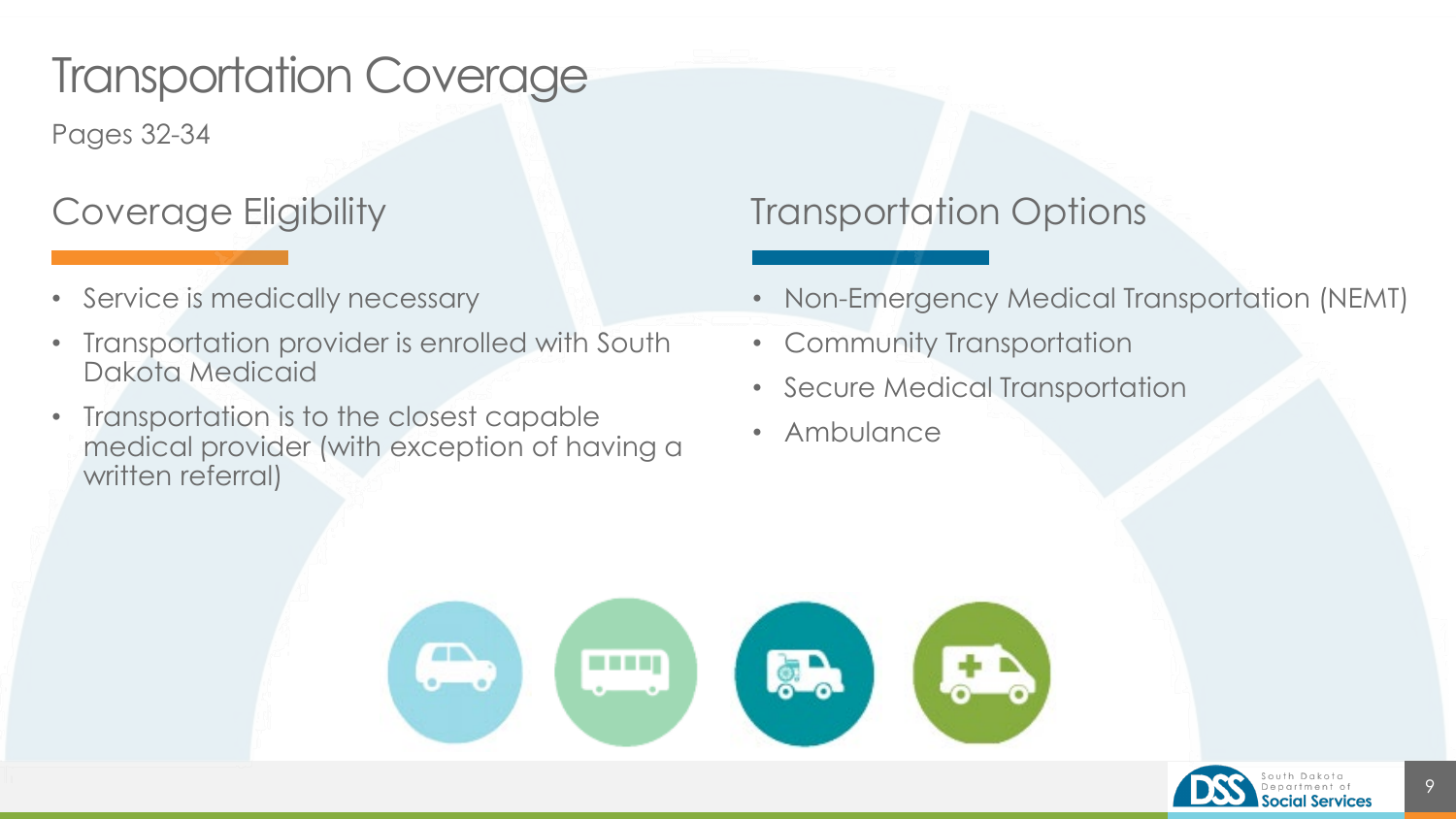## Medical Transportation Options

Page 32-34

- Travel reimbursement for appointments outside of city of residence
- Travel, meals, and lodging if appointment is over 150 miles from residence
- Reimbursement form must be signed by recipient and medical provider

#### NEMT Community Transportation

- For individuals without personal transportation (example: city buses)
- Transportation from home or school to medical provider, between medical providers, and return
- Providers bill Medicaid directly
- List of eligible providers available on DSS website

#### Secure Medical ecure medical and a controller Ambulance<br>Transportation

- For individuals relying on a wheelchair or stretcher to move around
- Transportation from home or school to medical provider, between medical providers, and return
- Providers bill Medicaid directly
- List of eligible providers available on DSS website

- Coverage for lifethreatening emergency transport
- Ground and air ambulances included
- Providers should provide education on when calling an ambulance is necessary

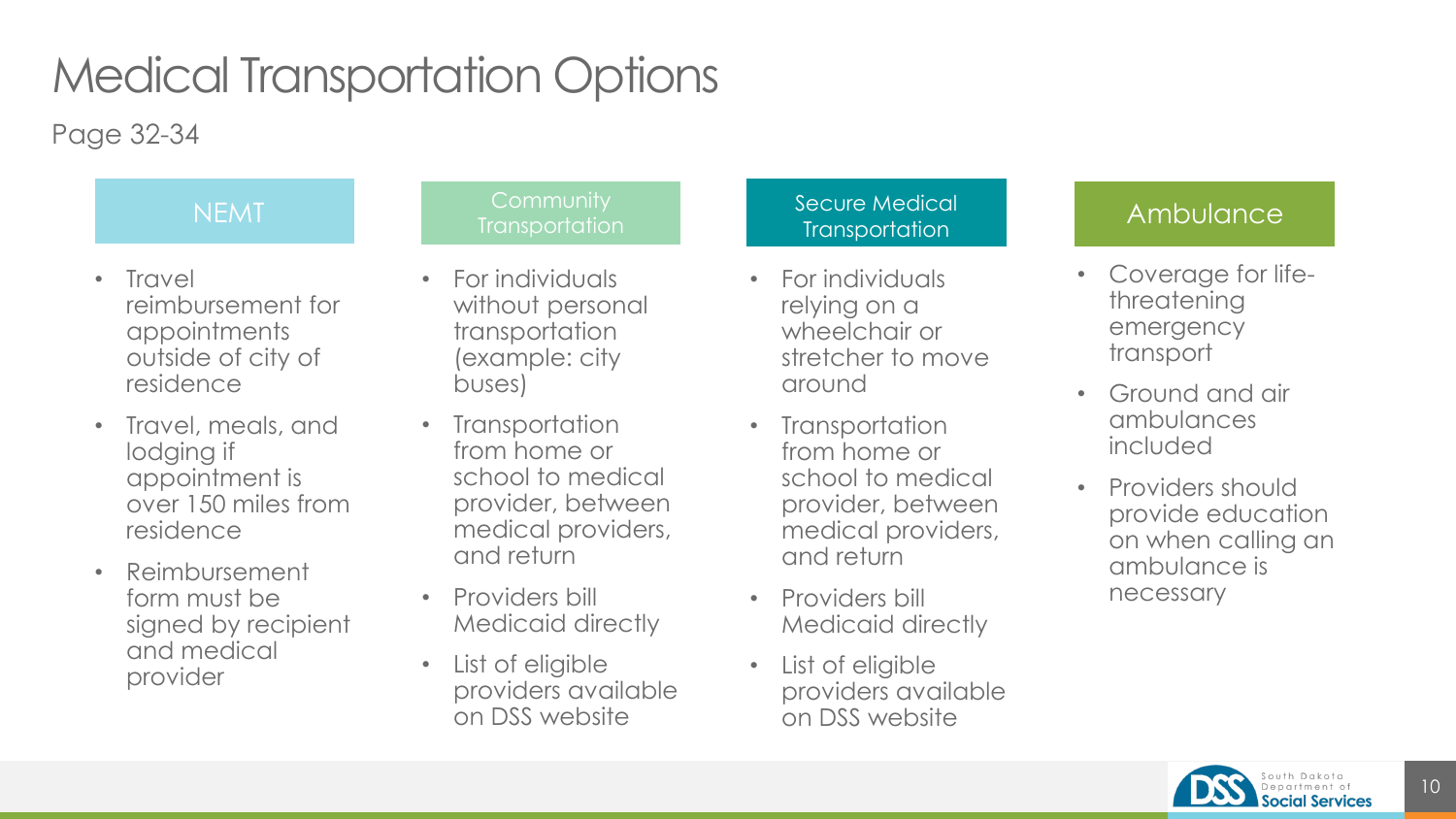A recipient has their own vehicle and has an appointment 100 miles away. True or False: NEMT reimbursement covers food and lodging, in addition to gas mileage, for this trip.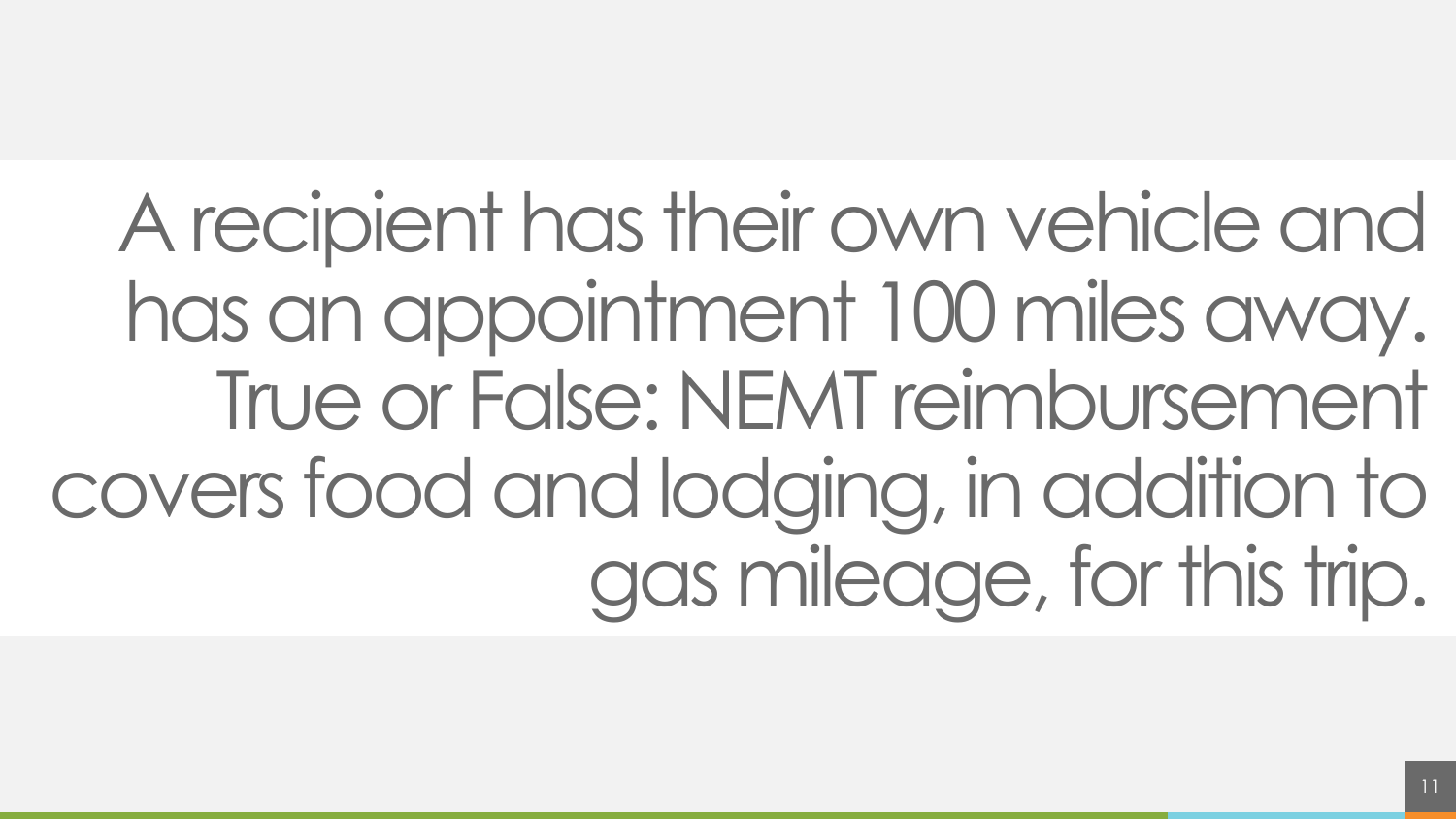**SOUTH DAKOTA MEDICAID RECIPIENT** HANDBOOK

South Dakota Department of **Social Services** 

 $\mathbf \Omega$ 

## How to View and Order the **Handbook**

For Free!

Link: <https://dss.sd.gov/>

Homepage > Forms and Publications > Medical **Services**